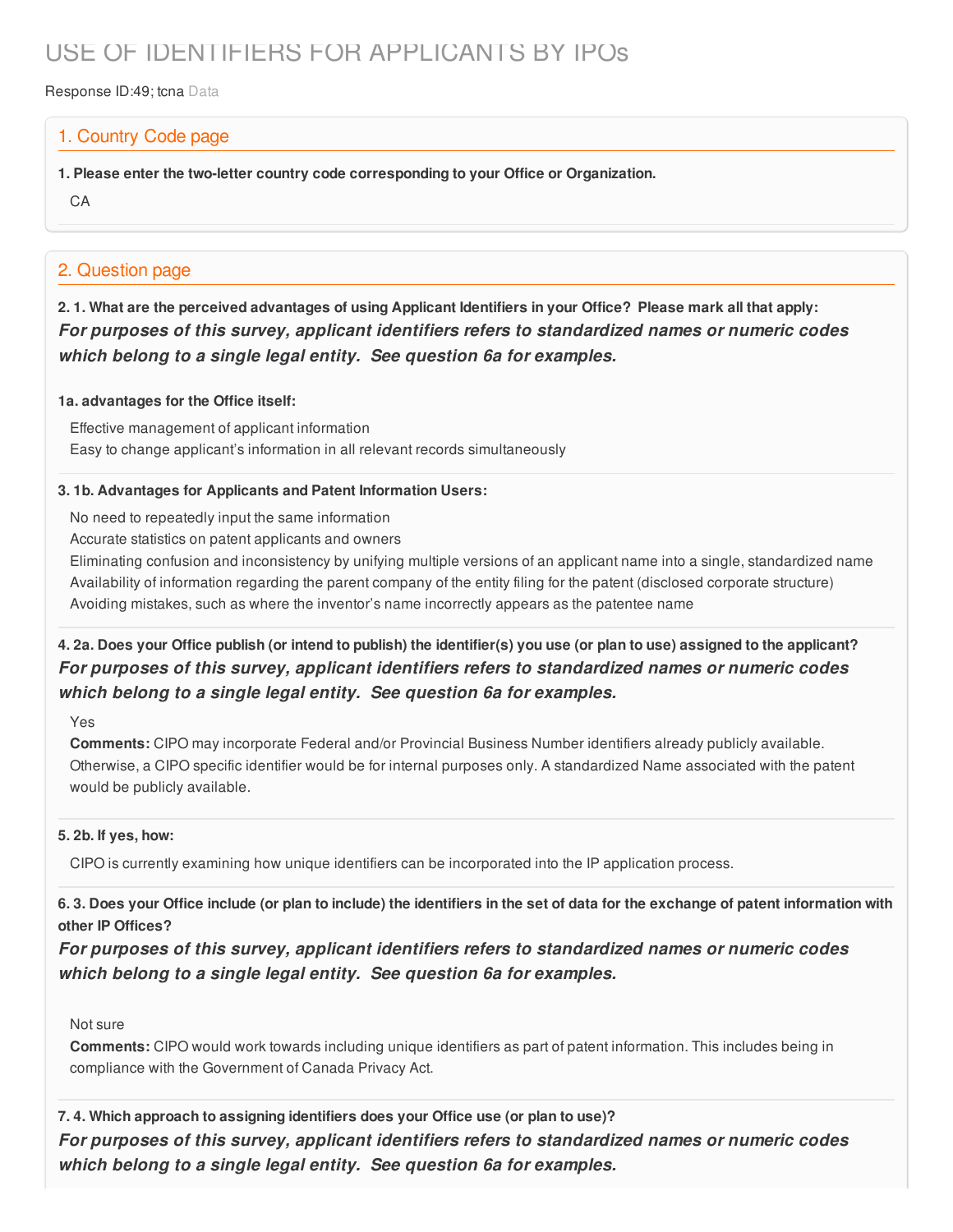Other. Please specify:: CIPO does not assign identifiers to clients. CIPO only assigns unique identifiers to applications, not applicants.

Procedural (code assigned by an international authority, e.g. WIPO, based on the applicant's IP portfolio in an agreed international database)

**8. 5. How does your Office ensure that an applicant has only one identifier?**

*For purposes of this survey, applicant identifiers refers to standardized names or numeric codes which belong to a single legal entity. See question 6a for examples.*

**9. 6a. What information does your Office request in order to determine identifiers for national applicants?**

*For purposes of this survey, applicant identifiers refers to standardized names or numeric codes which belong to a single legal entity. See question 6a for examples.*

**Comments:** Applicants are only required to submit a name and address for each individual patent application. No single legal entity information is required. For contact purposes, a phone number or email is requested, however, these may belong to the client representative, and not the client.

**10. 6b. What information does your Office request in order to determine identifiers for foreign applicants?** *For purposes of this survey, applicant identifiers refers to standardized names or numeric codes which belong to a single legal entity. See question 6a for examples.*

11.7a. Does your Office consider that a Global Identifier (GID) would be a desirable solution for applicant name **standardization?**

Yes **Comments:**

**12. 7b. If yes, could you suggest how the GID should be established and maintained?**

A compilation of all existing national/sub-national business identifiers with an additional country/regional code. A single international registration system for all PCT applications would be helpful.

13.7c. In case a GID is established, will your Office use both the GID and a national identifier at the same time, or will your **Office use the GID instead of a national identifier?**

Even with the establishment of a GID, Canada would need a national identifier if current legislation prevented CIPO from imposing the requirement that all applicants register for a GID.

## **14.PART B - NO IDENTIFIER**

8a. If your Office does not use or does not intend to use identifiers for applicants, please explain why:

*For purposes of this survey, applicant identifiers refers to standardized names or numeric codes which belong to a single legal entity. See question 6a for examples.*

CIPO does not currently use applicant identifiers. CIPO is currently modernizing its IT processes to facilitate the application process and incorporate applicant identifiers in the near future.

15.8b. Please describe any alternative approach to the use of identifiers that your office is using or contemplates using, including how that approach deals with issues of name ambiguity (misspellings, multiple spellings, different character sets,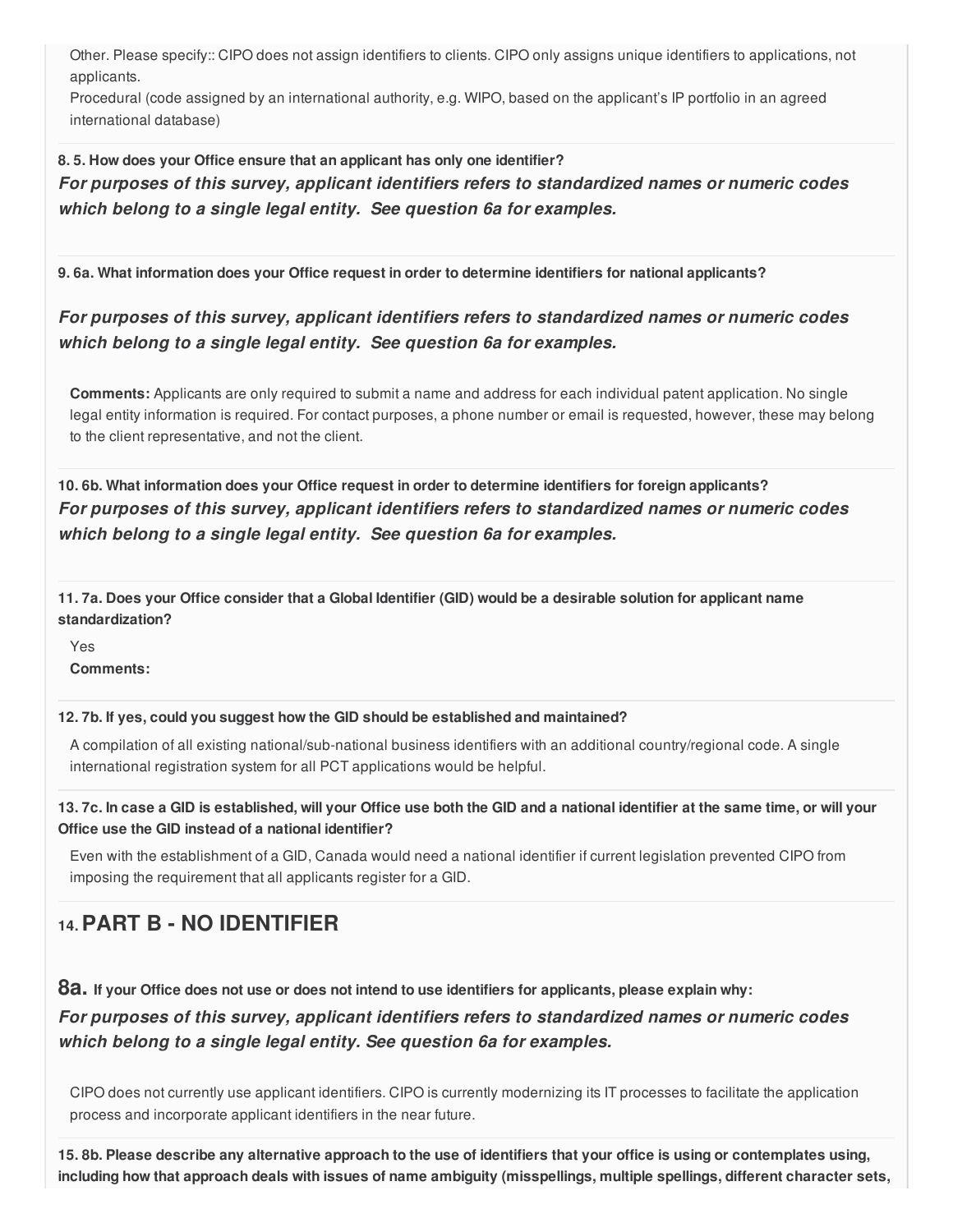**etc):**

*For purposes of this survey, applicant identifiers refers to standardized names or numeric codes which belong to a single legal entity. See question 6a for examples.*

16.9. Please explain any drawbacks or legal complications your Office may have related to using identifiers: *For purposes of this survey, applicant identifiers refers to standardized names or numeric codes which belong to a single legal entity. See question 6a for examples.*

Canada's Patent Act requires that for each application, an applicant must submit a name and address of the applicant. There is no requirement to register with the agency to submit an application. In order to more effectively manage client relations, the Patent Act may require revision.

CIPO must also remain in compliance with the Government of Canada Privacy Act which regulates databases that contain personal information.

**17. 10. Which of the following options would you consider for investigation in your Office?**

*[Note \* Normalization – correction of "trivial" errors (which leave the possibility of multiple name variants for one applicant)*

*\*\* Standardization – using one name variant for an applicant (which might not be the ultimate owner, as IP rights can be registered in the name of a subsidiary when the beneficiary is the parent company)]*

Please mark each option that you choose with (L: Low), (M: Medium) or (H: High) depending on the priority attributed **by your office.**

|                                                               | L: Low | M: Medium | H: High |
|---------------------------------------------------------------|--------|-----------|---------|
| Use of identifiers                                            |        |           |         |
| Normalized* names                                             | X      |           |         |
| Use of "dictionaries" of patentee names by patent information | X      |           |         |
| Use of standardized** names designated by applicants          |        |           |         |

**Other. Please specify:**

18.11. What is your Office's desired outcome from the Name Standardization Task Force (set of recommendations, public **database, etc.)? Please explain:**

CIPO's current Patent Act stipulates that applicants must submit a name with each application. This results in nonstandardization of names which limits the agencies capacity to conduct industry or sectorial analyses. Effective name standardization would facilitate analysis for business intelligence as well as more effective internal client management.

#### 19.12. Where should the standardization effort be focused? For example, on internal systems in IPOs or for externally-held **IP databases?**

Ultimately, the applicant should be given a means to self identify through a registration system; allowing for ease of multiple filing and comprehensive name/address change for multiple IP holdings. This would provide for name standardization using a unique identifier that can be associated with other national business registries.

20.12a. Does your Office use (or plan to use) a computer algorithm for the normalization or standardization of applicant